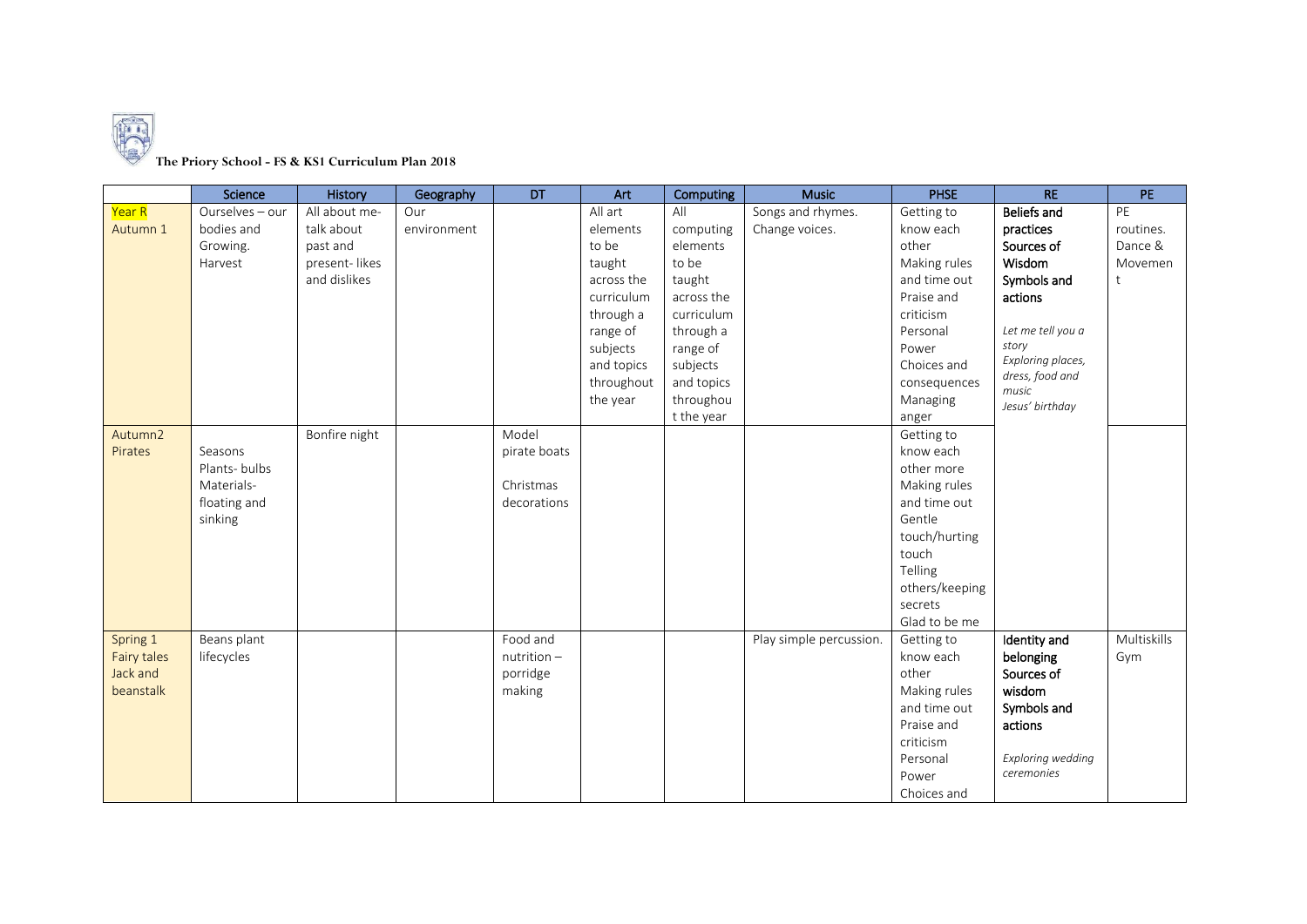| Spring 2<br><b>Dinosaurs</b>            | Seasons<br>Plants-bulbs                            | <b>Dinosaurs</b>                       | Features of<br>their own<br>immediate<br>environment<br>and how<br>environments<br>might vary<br>from one<br>another                              | Making $-$<br>printing<br>Clay fossils |                                   |                                 |                                                       | consequences<br>Managing<br>anger<br>Getting to<br>know each<br>other more<br>Making rules<br>and time out<br>Gentle<br>touch/hurting<br>touch<br>Telling<br>others/keeping<br>secrets<br>Glad to be me | Creation, awe and<br>wonder of the<br>natural world<br>Remembering<br>Jesus at Easter                                                             |                     |
|-----------------------------------------|----------------------------------------------------|----------------------------------------|---------------------------------------------------------------------------------------------------------------------------------------------------|----------------------------------------|-----------------------------------|---------------------------------|-------------------------------------------------------|---------------------------------------------------------------------------------------------------------------------------------------------------------------------------------------------------------|---------------------------------------------------------------------------------------------------------------------------------------------------|---------------------|
| Summer 1                                | Mini beasts<br>Habitats<br>Butterfly<br>lifecycles |                                        |                                                                                                                                                   | Healthy<br>eating                      |                                   |                                 | Sing and perform<br>actions.                          | Making rules<br>and time out<br>Praise and<br>criticism<br>Personal<br>Power<br>Choices and<br>consequences<br>Managing<br>anger                                                                        | Prayer, worship<br>and reflection<br>Justice and<br>fairness<br>Human<br>responsibility<br>and values<br>Ultimate<br>questions                    | Games<br>Athletics  |
| Summer 2<br>Seaside<br>under the<br>sea | Melting<br>Hot and cold<br>countries               | Seaside's in<br>the past               | Hot and cold<br>countries<br>Features of<br>their own<br>immediate<br>environment<br>and how<br>environments<br>might vary<br>from one<br>another |                                        |                                   |                                 | Sing and perform<br>actions.                          | Making rules<br>and time out<br>Gentle<br>touch/hurting<br>touch<br>Telling<br>others/keeping<br>secrets<br>Glad to be me                                                                               | Sacred spaces,<br>simple prayers,<br>time to reflect<br>Treating the world<br>fairly - taking<br>responsibility<br>God and other big<br>questions |                     |
| Year 1<br>Autumn 1                      | Everyday<br>materials/seaso<br>nal changes         | Significant<br>events<br>beyond living | Locational<br>knowledge-<br>The four parts                                                                                                        | Food and<br>nutrition-<br>fruit salads | An artist<br>$study -$<br>Vincent | We are<br>treasure<br>hunters - | Enjoying music-<br>singing - action,<br>parachute and | Family links-<br>why we are<br>here, praise                                                                                                                                                             | <b>Beliefs and</b><br>practices; Justice<br>and fairness;                                                                                         | Football<br>Running |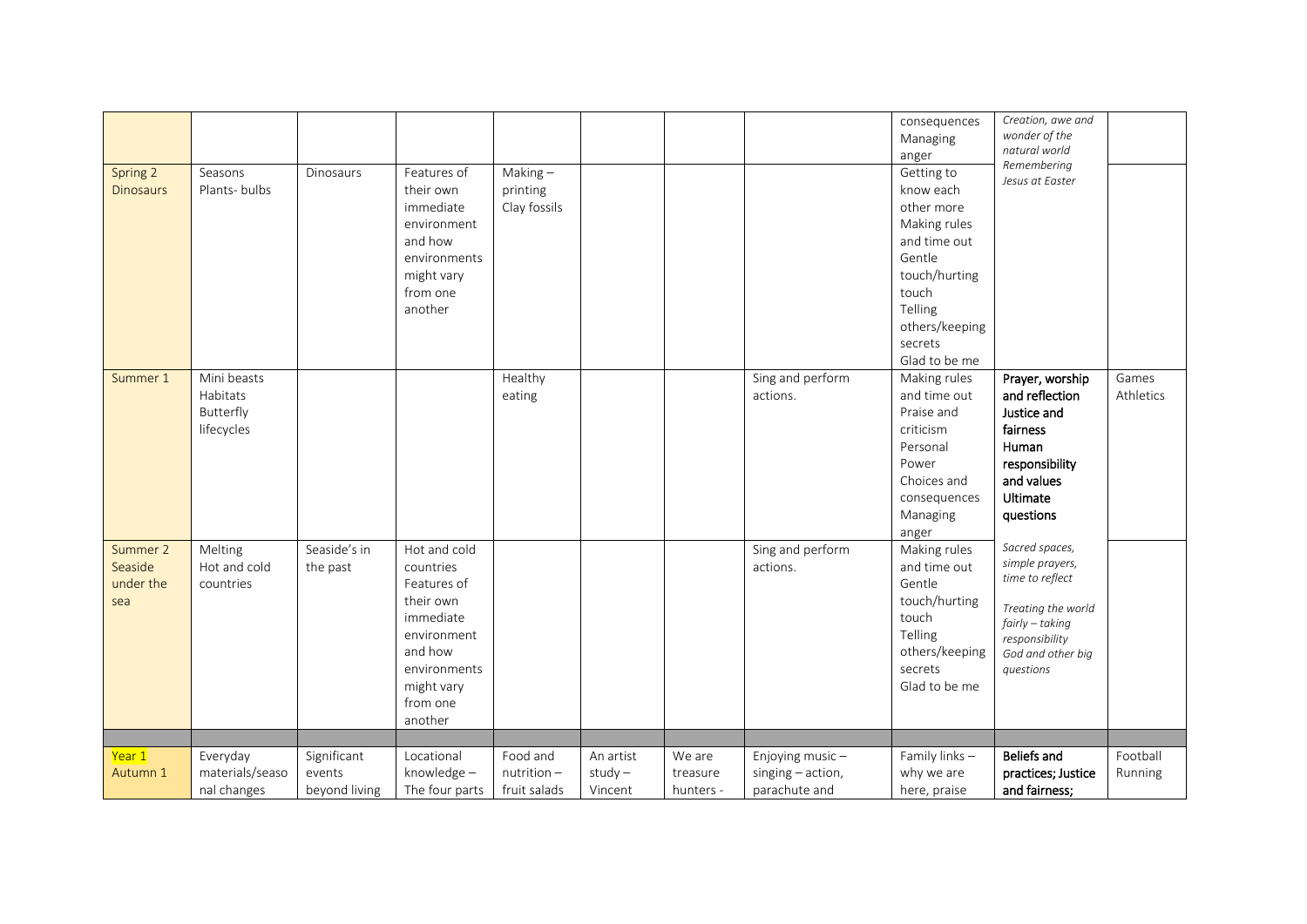|          |                            | $memory - The$<br>role of Guy<br>Fawkes in the<br>gun powder<br>plot<br>Remembranc<br>e day | of the UK                                                                                            |                          | Van Gough                                 | beebots                                                   | Christmas songs                                                                                                           | and criticism,<br>personal<br>power, choices<br>and<br>consequences,<br>managing<br>anger                                                                        | Symbols and<br>actions<br>Being thankful and<br>harvest traditions<br>Giving to charity                                                                                         |                         |
|----------|----------------------------|---------------------------------------------------------------------------------------------|------------------------------------------------------------------------------------------------------|--------------------------|-------------------------------------------|-----------------------------------------------------------|---------------------------------------------------------------------------------------------------------------------------|------------------------------------------------------------------------------------------------------------------------------------------------------------------|---------------------------------------------------------------------------------------------------------------------------------------------------------------------------------|-------------------------|
| Autumn 2 | Animals                    | Changes<br>within living<br>$memory -$<br>toys past and<br>present                          |                                                                                                      |                          |                                           | We are TV<br>$chefs -$<br>filming<br>steps of a<br>recipe |                                                                                                                           | Family links -<br>gentle<br>touch/hurting<br>touch, telling<br>others/keeping<br>secrets, glad to<br>be me,<br>celebrating<br>differences,<br>saying<br>goodbye. | Festivals of light                                                                                                                                                              | Dance<br>Running        |
| Spring 1 | Plants/seasonal<br>changes |                                                                                             | Physical<br>Geography-<br>weather<br>patterns in<br>the UK. Hot<br>and cold<br>areas of the<br>world | Mechanism<br>s - Sliders | Colour<br>Theory $-$<br>mixing<br>colours | We are<br>$painters -$<br>paint<br>program                | Musical instruments -<br>repeating and creating<br>rhythmic patterns<br>using our bodies and<br>percussion<br>instruments | Family links-<br>why we are<br>here, praise<br>and criticism,<br>personal<br>power, choices<br>and<br>consequences,<br>managing<br>anger                         | Identity and<br>belonging<br>Prayer, worship<br>and reflection;<br>Beliefs and<br>practices -<br>Easter<br>Belonging to a                                                       | Multi-skills<br>Running |
| Spring 2 | Materials                  |                                                                                             |                                                                                                      |                          |                                           | We are<br>collectors<br>- website<br>browsing             |                                                                                                                           | Family links -<br>gentle<br>touch/hurting<br>touch, telling<br>others/keeping<br>secrets, glad to<br>be me,<br>celebrating<br>differences,<br>saying<br>goodbye. | family and<br>community<br>Naming<br>ceremonies include<br>visit to<br>$\it a$<br>a place of worship<br>Using artefacts to<br>explore prayer and<br>worship<br>The Easter Story | Dance<br>Running        |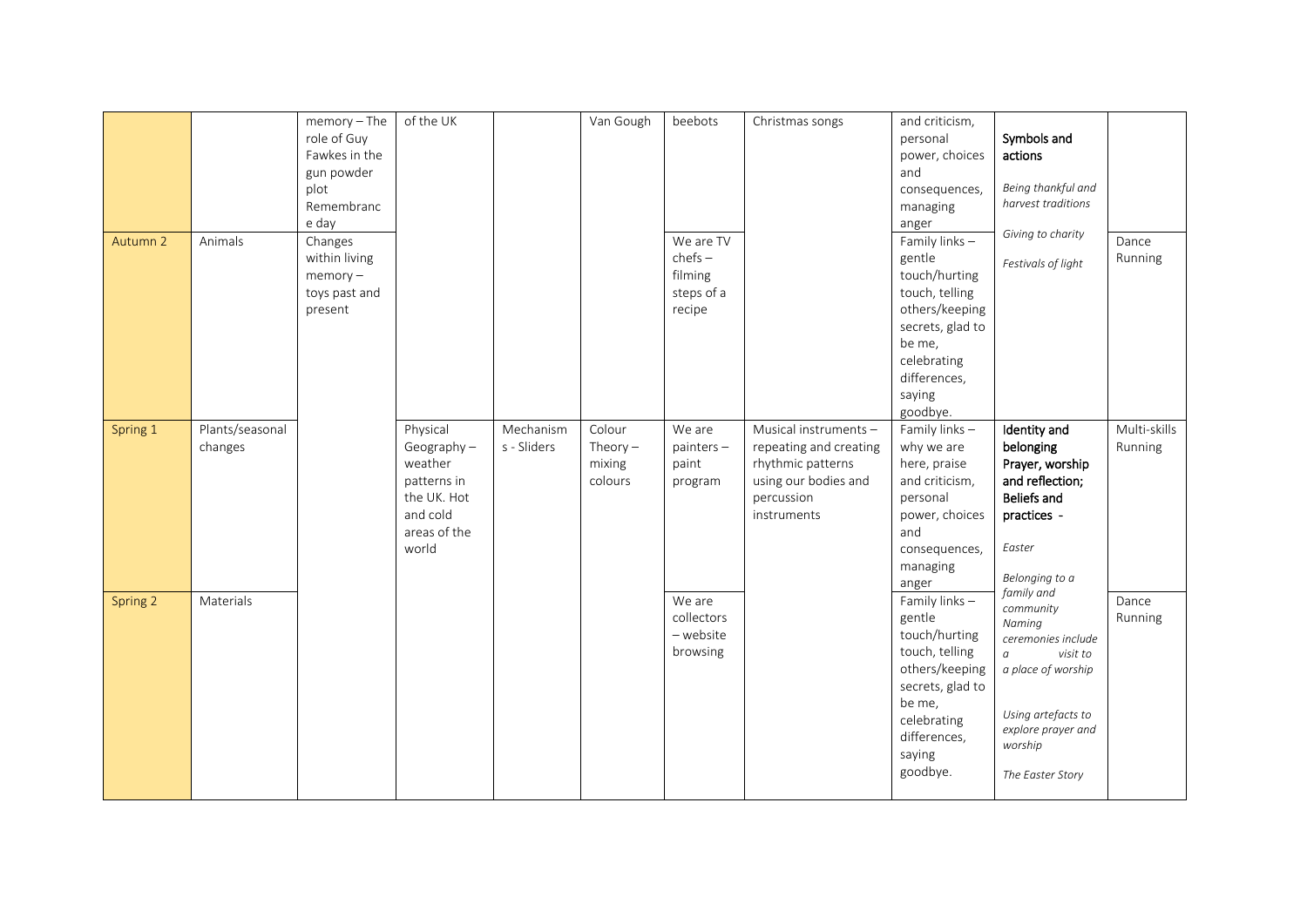| Summer 1<br>Summer 2 | Plants/seasonal<br>changes -<br>Spring<br>Animals      | Lives of<br>significant<br>individuals-<br>comparing<br>and<br>contrasting<br>the reigns of<br>Queen<br>Elizabeth I<br>and Queen<br>Victoria | Place                                                                                                                                                  | Talking<br>textiles-<br>designing<br>and making<br>a puppet | Cultural art<br>- aboriginal<br>$art -$<br>the<br>dreamtime | We are<br>storytellers<br>- talking<br>story book<br>We are | Music appreciation -<br>pitch-using and<br>selecting instruments<br>with high and low<br>pitch<br>boomwhackers | Family links-<br>why we are<br>here, praise<br>and criticism,<br>personal<br>power, choices<br>and<br>consequences,<br>managing<br>anger<br>Family links- | Sources of<br>wisdom;<br>Human<br>responsibility<br>and values<br>Ultimate<br>questions<br>Sacred texts: who<br>reads them, when<br>and why | Athletics |
|----------------------|--------------------------------------------------------|----------------------------------------------------------------------------------------------------------------------------------------------|--------------------------------------------------------------------------------------------------------------------------------------------------------|-------------------------------------------------------------|-------------------------------------------------------------|-------------------------------------------------------------|----------------------------------------------------------------------------------------------------------------|-----------------------------------------------------------------------------------------------------------------------------------------------------------|---------------------------------------------------------------------------------------------------------------------------------------------|-----------|
|                      | including<br>humans<br>Seasonal<br>changes -<br>Summer |                                                                                                                                              | Knowledge-<br>understandin<br>g<br>geographical<br>similarities<br>and<br>differences.<br>comparing<br>and<br>contrasting<br>Hampshire<br>and Tasmania |                                                             |                                                             | celebrating<br>- digital<br>card                            |                                                                                                                | gentle<br>touch/hurting<br>touch, telling<br>others/keeping<br>secrets, glad to<br>be me,<br>celebrating<br>differences,<br>saying<br>goodbye.            | Faith stories<br><b>Big Questions</b><br>about God<br>Taking<br>responsibility                                                              |           |
| Year 2               | Living things                                          |                                                                                                                                              | Geography                                                                                                                                              |                                                             | Print                                                       | E-safety                                                    | Exploring music                                                                                                | Family links-                                                                                                                                             | Symbols and                                                                                                                                 | Football  |
| Autumn 1             | and their<br>habitats                                  |                                                                                                                                              | skills - Our                                                                                                                                           |                                                             | making                                                      |                                                             |                                                                                                                | why we are<br>here, praise<br>and criticism,<br>personal<br>power, choices<br>and<br>consequences,<br>managing<br>anger                                   | actions:<br><b>Beliefs and</b><br>practices<br>Prayer, worship<br>and reflection<br>Expressing<br>religious meaning<br>Muslim prayer and    |           |
| Autumn 2             | Materials                                              | Events<br>beyond living                                                                                                                      | school and<br>local area                                                                                                                               | Food and<br>$nutrition -$                                   | Poppies<br>WW1                                              | Exploring<br>how                                            |                                                                                                                | Family links -<br>gentle                                                                                                                                  | action                                                                                                                                      | Dance     |
|                      |                                                        | $memory -$<br>WW1                                                                                                                            |                                                                                                                                                        | Trench<br>Cakes                                             | posters                                                     | games<br>work                                               |                                                                                                                | touch/hurting<br>touch, telling<br>others/keeping<br>secrets, glad to                                                                                     | Festivals including<br>Christmas                                                                                                            |           |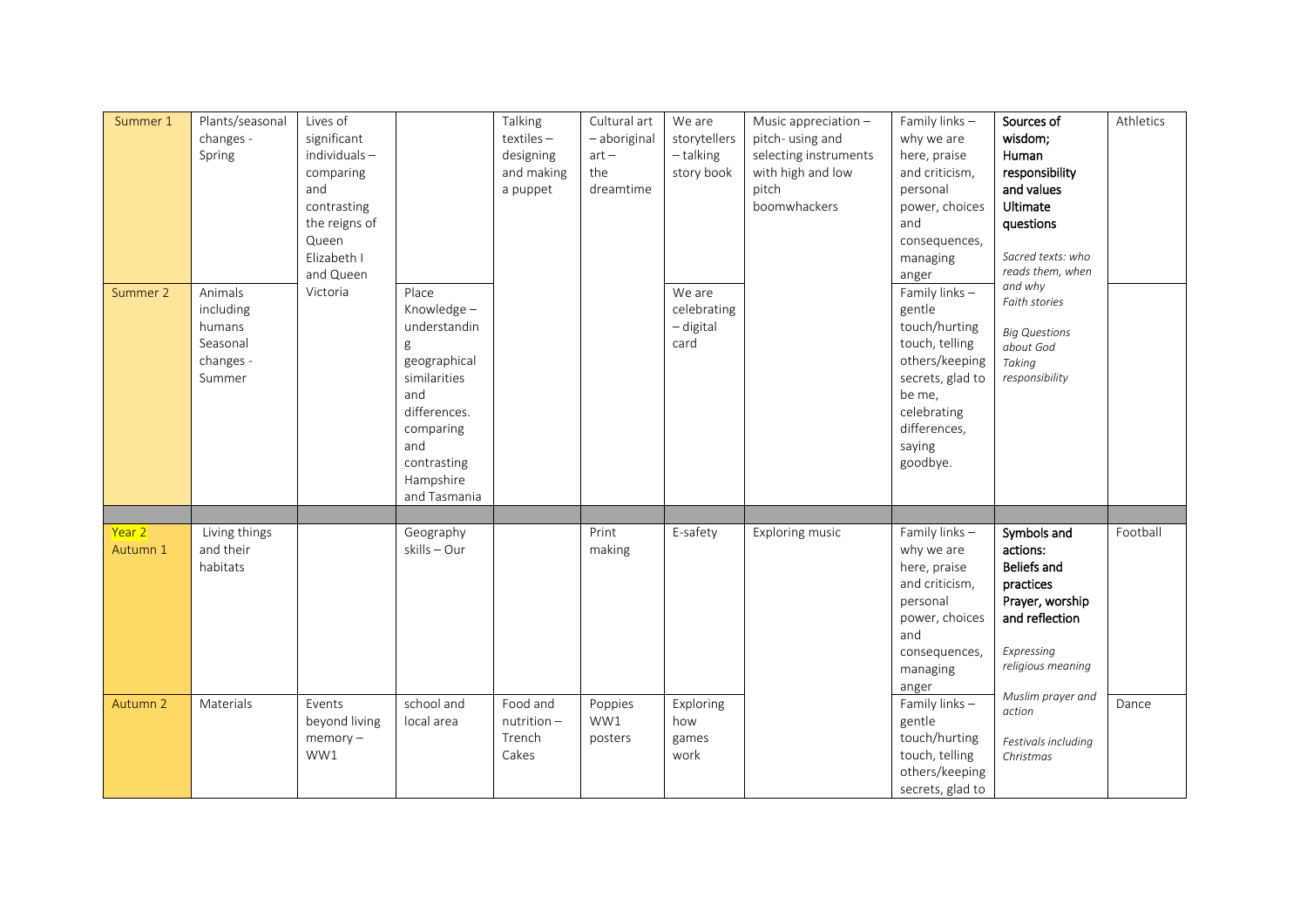| Spring 1 | Animals<br>including<br>humans | Significant<br>individuals in<br>the past $-$<br>Ernest<br>Shackleton |                                                      | Structures<br>and<br>mechanisms<br>Shelters |                                         | Researchin<br>g a topic    | Musical instruments  | be me,<br>celebrating<br>differences,<br>saying<br>goodbye.<br>Family links-<br>why we are<br>here, praise<br>and criticism,<br>personal<br>power, choices<br>and                                     | Prayer, worship<br>and refection<br>Identity and<br>belonging<br>Sources of<br>wisdom<br><b>Beliefs and</b>                                                                                               | Rugby                        |
|----------|--------------------------------|-----------------------------------------------------------------------|------------------------------------------------------|---------------------------------------------|-----------------------------------------|----------------------------|----------------------|-------------------------------------------------------------------------------------------------------------------------------------------------------------------------------------------------------|-----------------------------------------------------------------------------------------------------------------------------------------------------------------------------------------------------------|------------------------------|
| Spring 2 | Animals<br>including<br>humans |                                                                       | Locational<br>knowledge-<br>Continents<br>and oceans |                                             | Collage<br>Antarctica                   | Taking<br>better<br>photos |                      | consequences,<br>managing<br>anger<br>Family links-<br>gentle<br>touch/hurting<br>touch, telling<br>others/keeping<br>secrets, glad to<br>be me,<br>celebrating<br>differences,<br>saying<br>goodbye. | $practices - Easter$<br>Different ways of<br>giving thanks to<br>God<br>Invite a faith visitor<br>to school/visit<br>place of worship<br>The Lord's prayer<br>The Easter story<br>Shabbat and<br>Passover | gymnastic<br>S               |
| Summer 1 | Plants                         | Local History<br>The Vyne                                             |                                                      |                                             | Study of an<br>artist -<br>Monet        | Learning to<br>use email   | Musical appreciation | Family links-<br>why we are<br>here, praise<br>and criticism,<br>personal<br>power, choices<br>and<br>consequences,<br>managing<br>anger                                                              | Justice and<br>fairness<br>Human<br>responsibilities<br>and values<br>Ultimate<br>questions<br>Showing care and<br>concern<br>Whose                                                                       | Small<br>games and<br>skills |
| Summer 2 | investigations                 |                                                                       | Place<br>knowledge -<br>Africa                       | Textiles-<br>African<br>purses              | African<br>cultural Art<br>- Tingatinga | Collecting<br>data         |                      | Family links-<br>gentle<br>touch/hurting<br>touch, telling                                                                                                                                            | community?<br>Who made this<br>world and other<br>big questions                                                                                                                                           | Swimming<br>and<br>athletics |